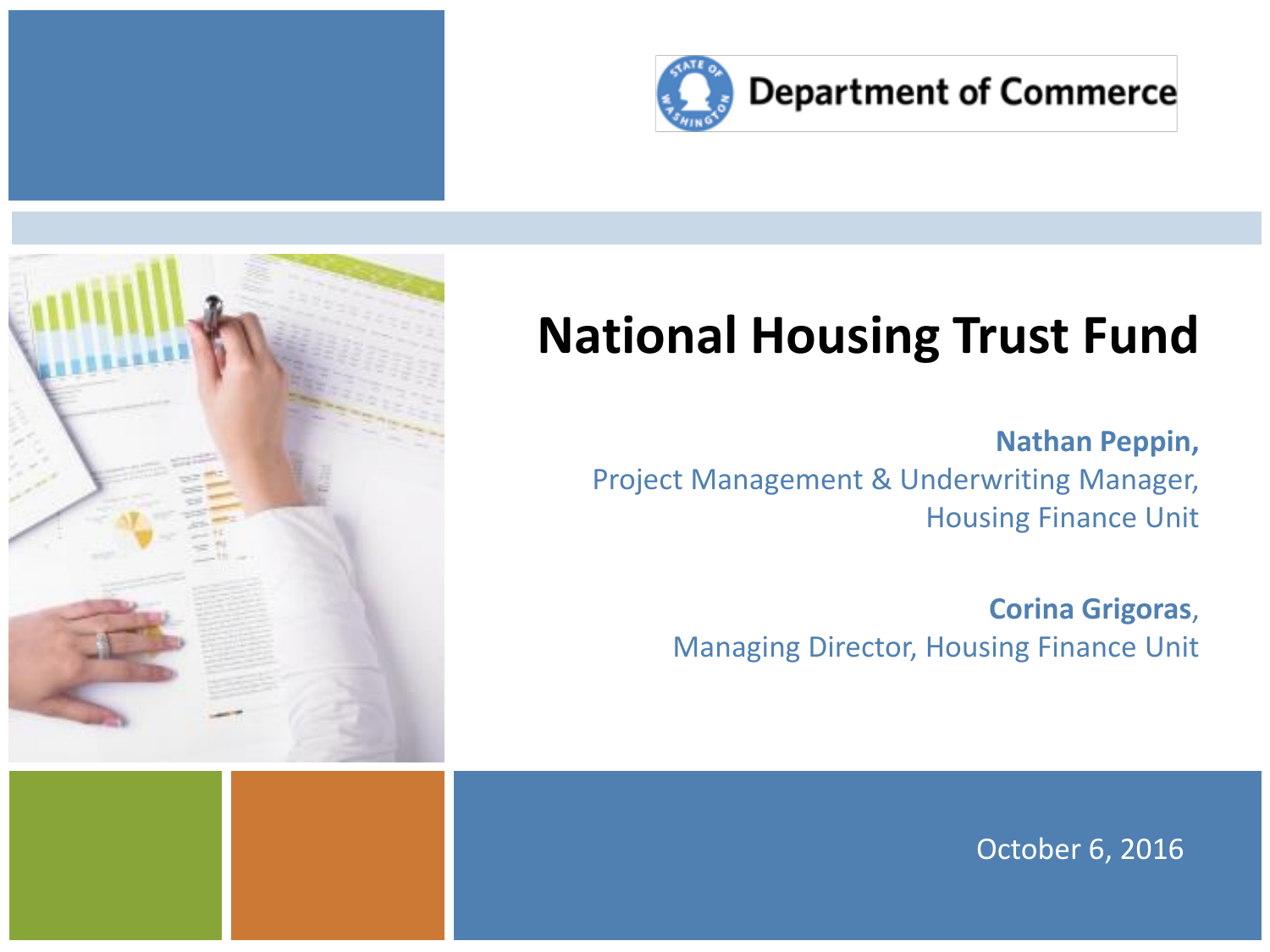## **Session Objectives**

- **History and Current State of the National Housing** Trust Fund (NHTF)
- Commerce's Allocation Plan Status and **Overview**
- **Open Conversation**

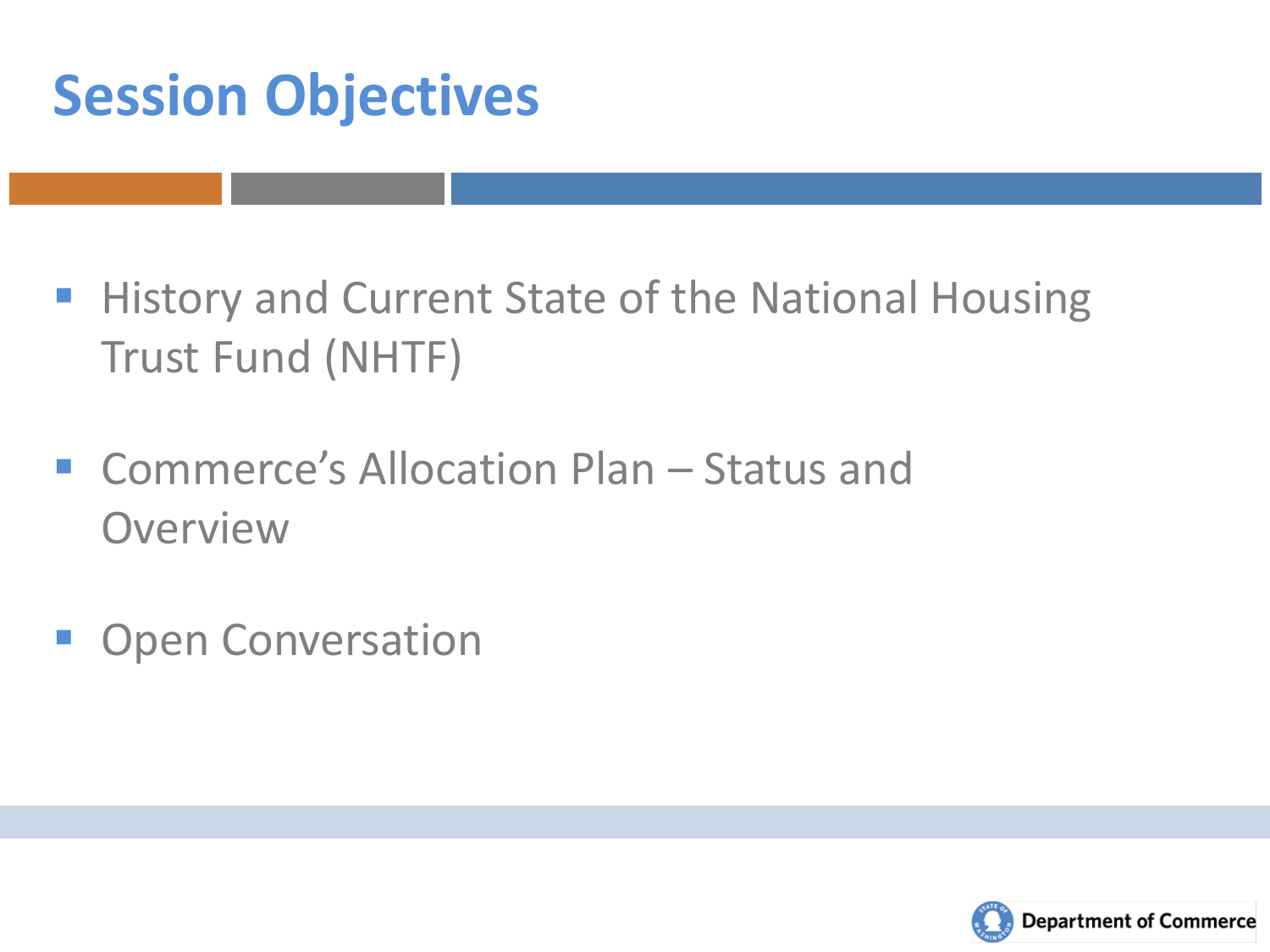

- **Enacted in 2008 as part of the Housing and Economic** Recovery Act of 2008 (HERA)
- **-** Dedicated fund intended to provide revenue to build, preserve, and rehabilitate housing for people with the lowest incomes
- **Funded by an annual assessment on Freddie Mac's and** Fannie Mae's volume of business: 4.2 basis points

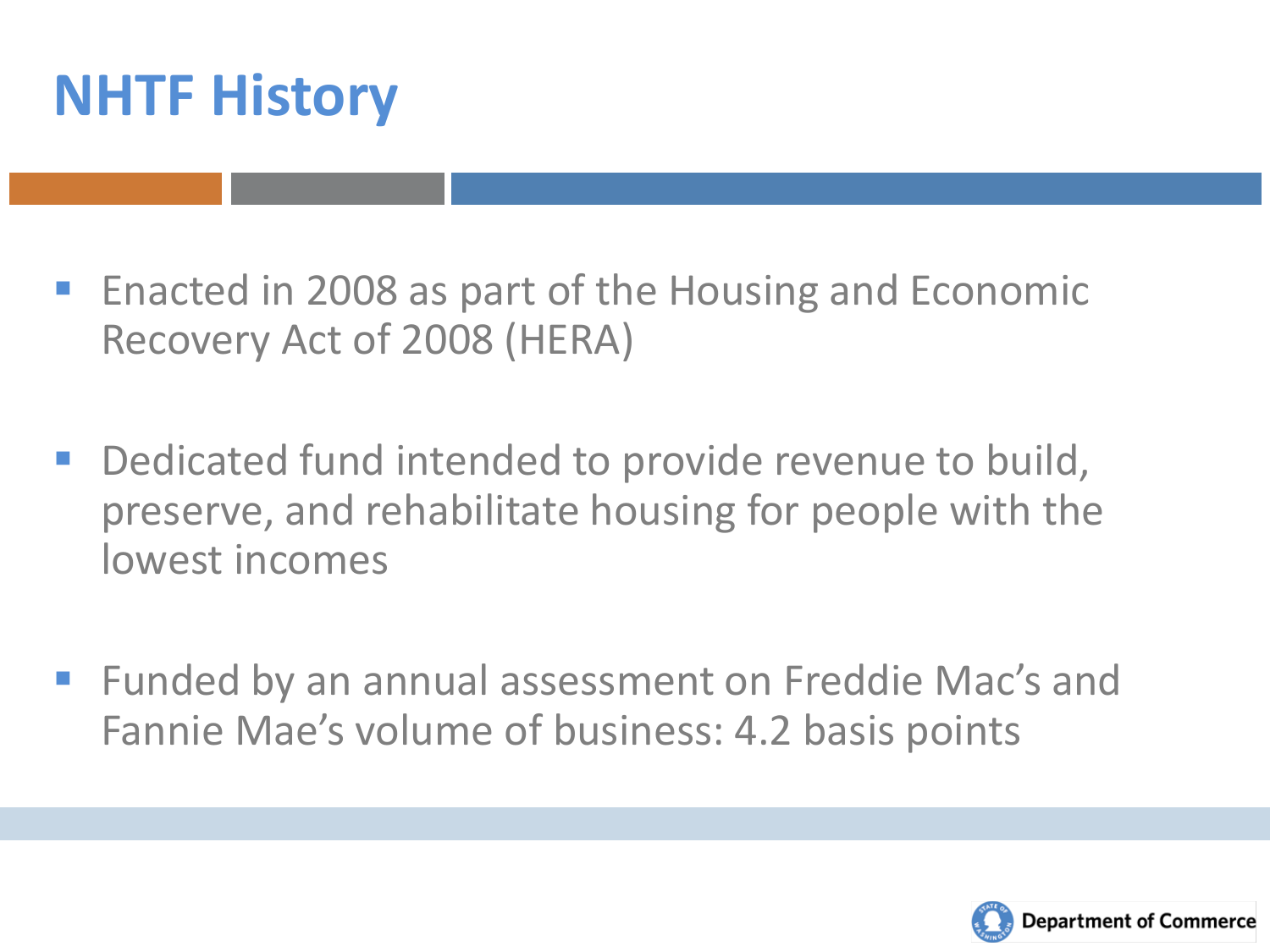## **NHTF History (continued)**

- **Fannie Mae and Freddie Mac were taken into** conservatorship by the Federal Housing Finance Administration and any contribution to the NHTF was suspended
- **That suspension was lifted in December 2014 with** funds set-aside in 2015 for a 2016 distribution
- In April 2016 HUD announced a \$174M allocation

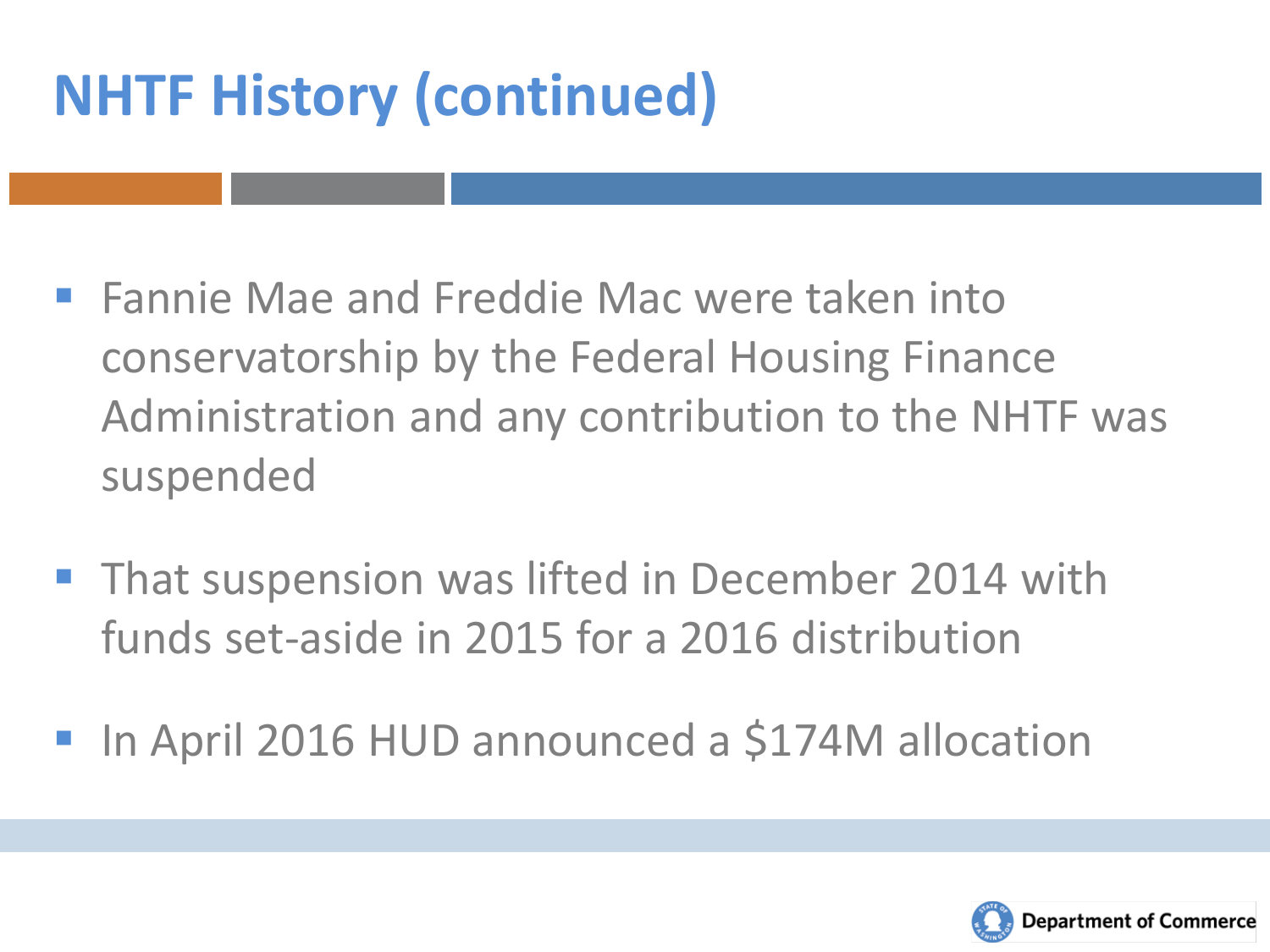### **NHTF Purposes**

**While both extremely low income (ELI) and very low income (VLI) households can benefit, there is a clear emphasis on ELI households:** 

- **If the amount of NHTF funds available in a fiscal year is <\$1 billion, grantees must spend 100% of the funds for the benefit of ELI households.**
- **If the amount of NHTF funds available in a fiscal year is ≥ \$1 billion, grantees must spend at least 75% of funds for the benefit of ELI households.**

#### **Rental Housing**

Increase, preserve, and operate rental housing units for ELI and VLI households

#### **Homeownership**

Increase homeownership opportunities for ELI and VLI households

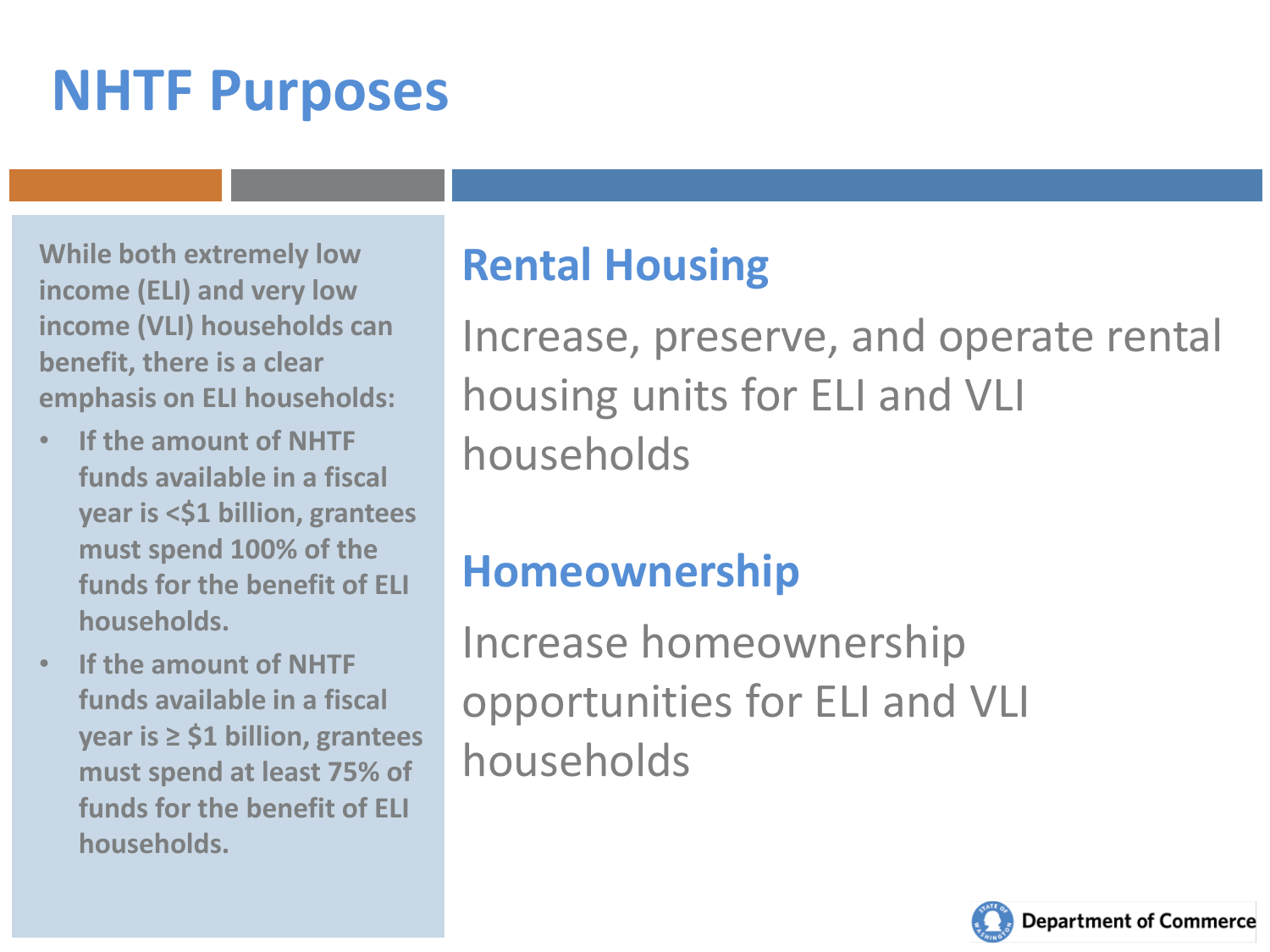### **NHTF Implementation**

- **HUD issued an Interim Rule in January 2015**
- The interim rule is modeled after the HOME program with some key differences:
	- Lower income population
	- Lower rent requirements
	- Longer minimum affordability period (30 vs. 10 years)
- NHTF requires an **annual** Allocation Plan be submitted to HUD
- The 2016 Allocation Plan was due August 15, 2016
- Commerce's Allocation Plan **was approved this week**

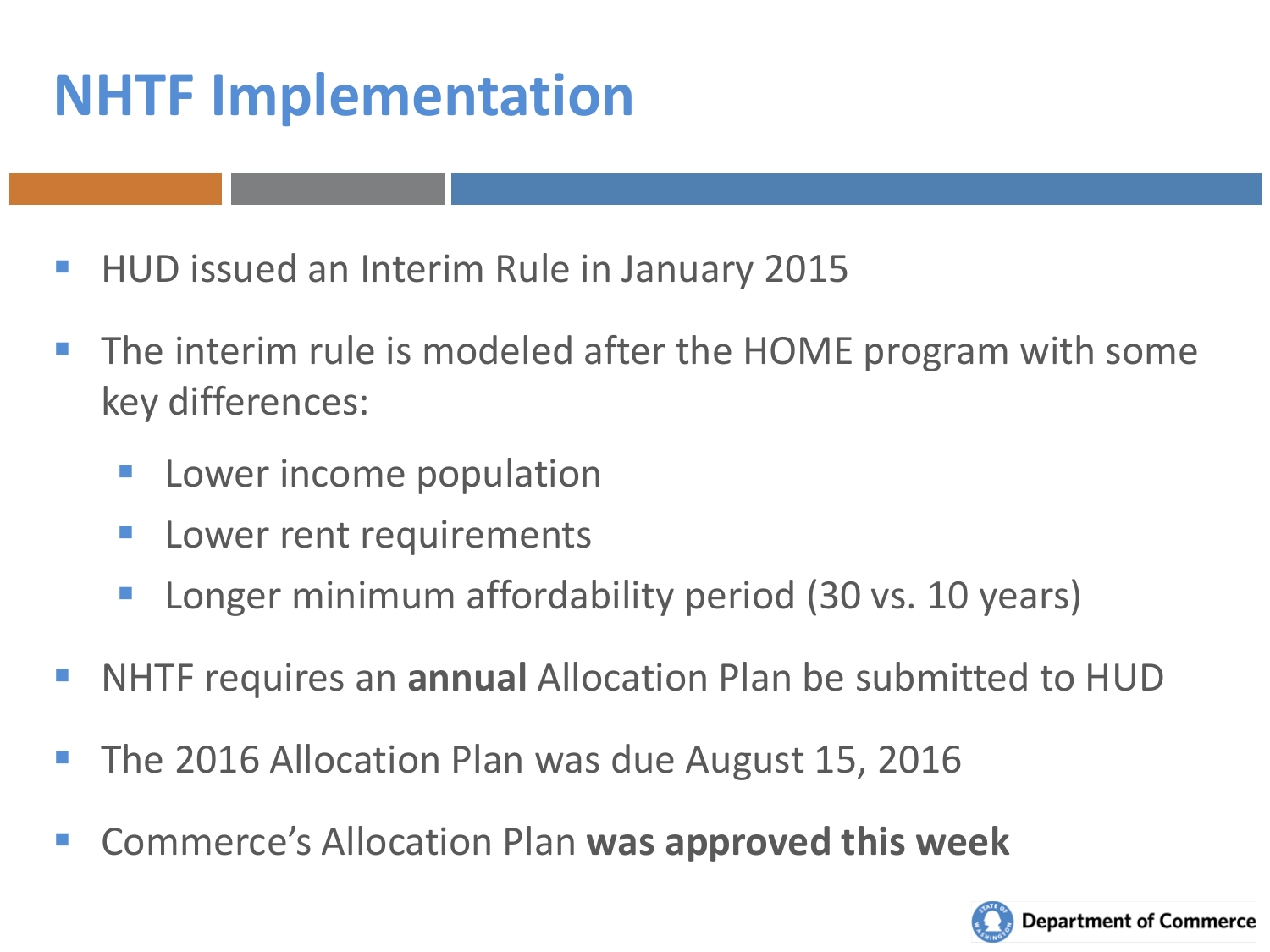### **NHTF Uses of Funds**

- At least 90% of the allocation must be used for the production, preservation, rehabilitation, or operation of rental housing
	- **Of this, up to 10% may be used for homeownership and** 90% for rental housing
		- **Of the amount used for rental, up to 30% can be used** as an operating subsidy
- 10% of the allocation may be used for overall program administration and planning

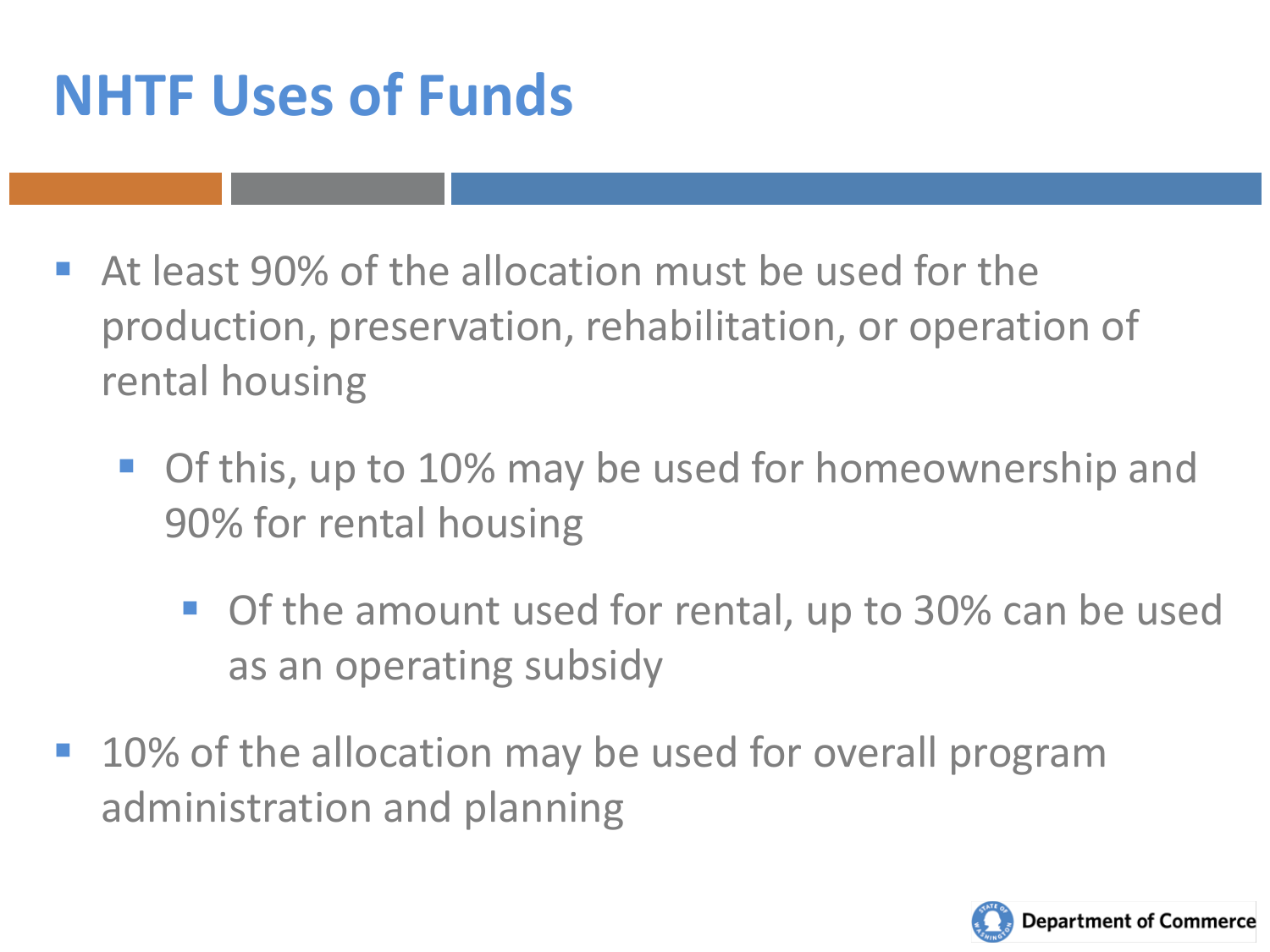### **A Breakdown Example**

**Total State Allocation = \$3M**

**10% = \$300K for program administration 90% = \$2.7M for production**

> **10% = \$270K for homeownership 90% = \$2.43M for rental housing**

> > **70% = \$1.701M for capital investments 30% = \$729K for operating subsidies**

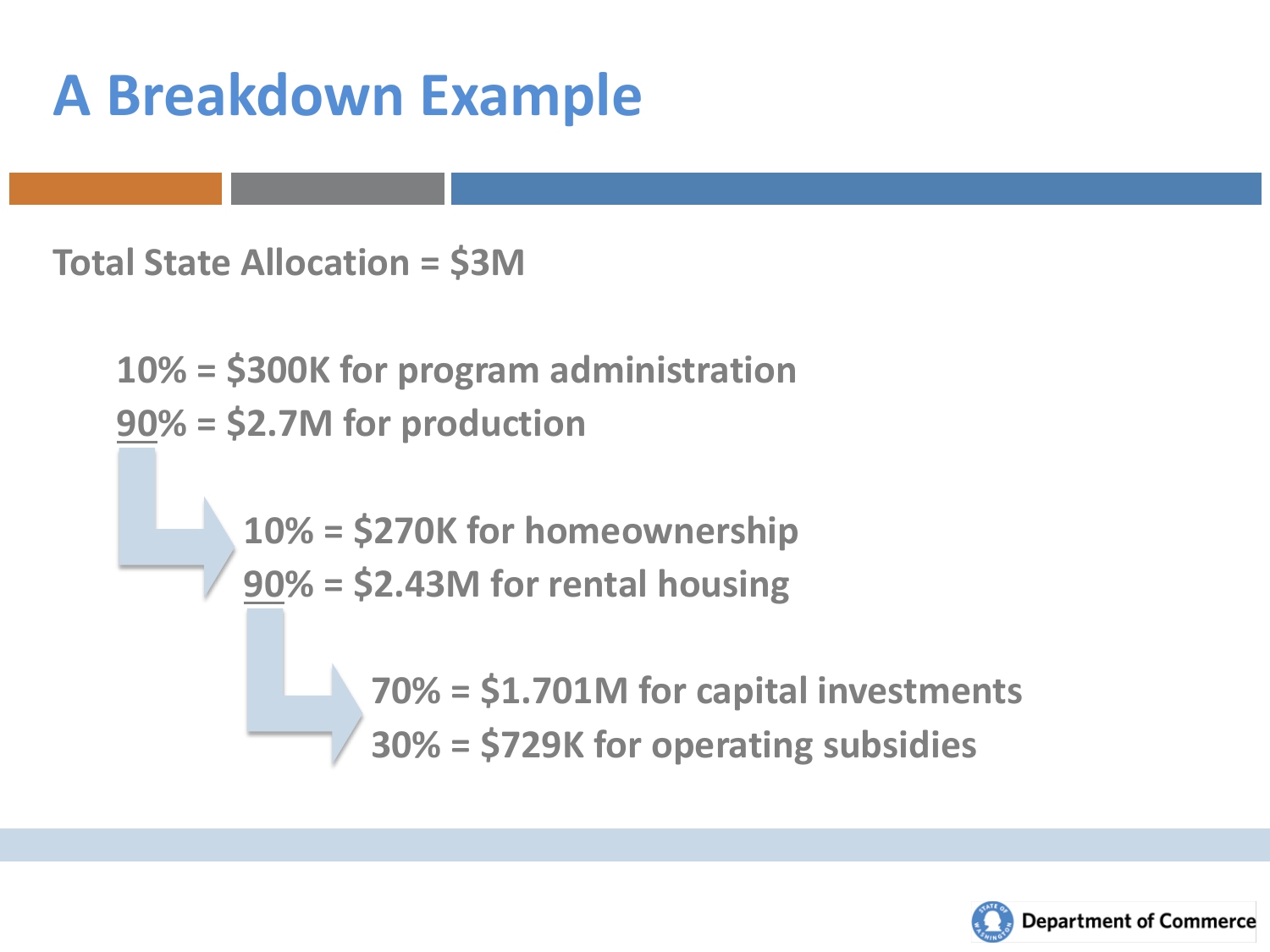### **A Breakdown Example**



**Department of Commerce**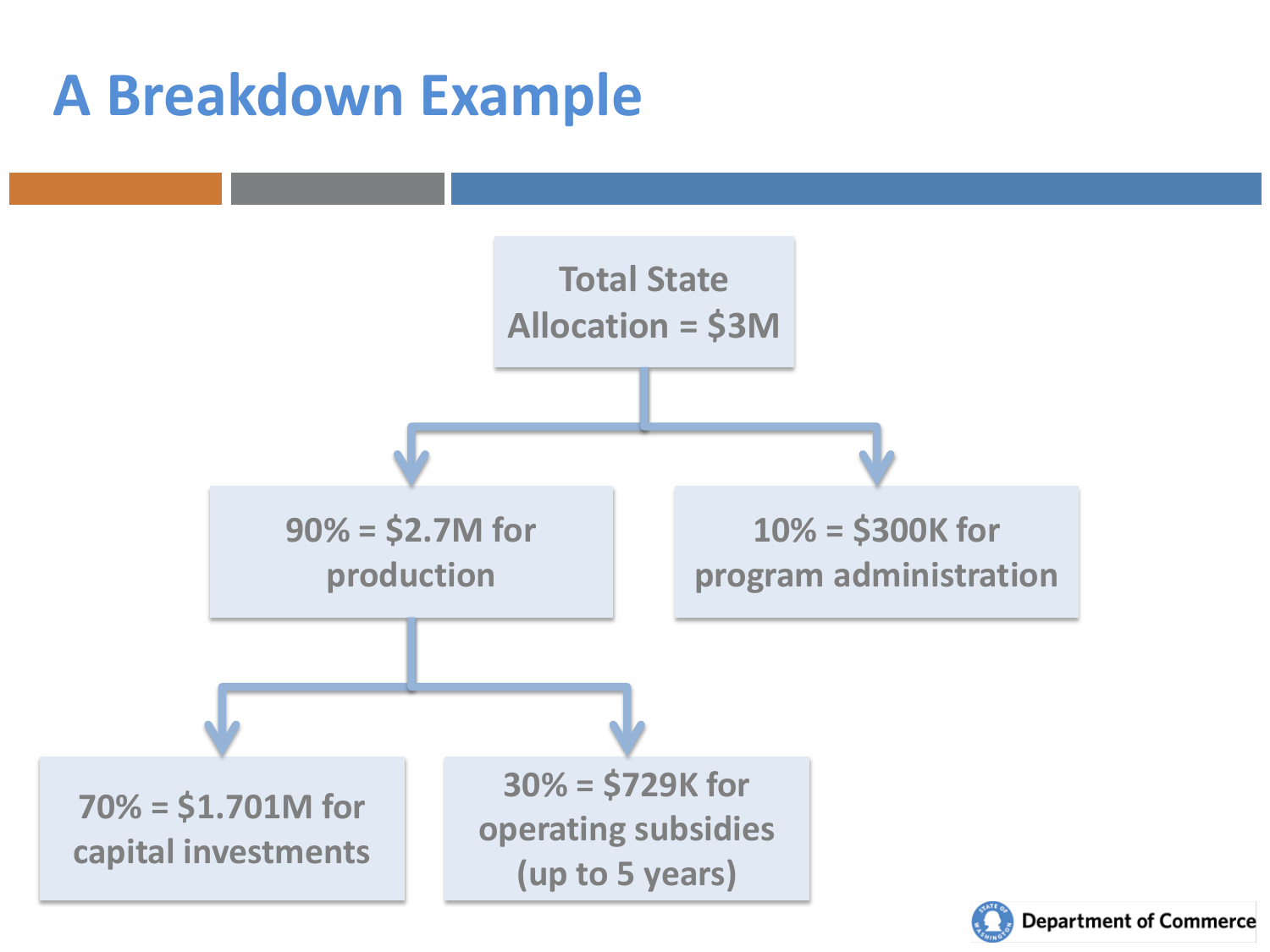## **The State's Allocation Plan**

- In the 2016 funding cycle:
	- Address the immediate need for new affordable housing rental units
	- Project funding will run simultaneously with the State HTF and HOME competitive process
- **For future funding cycles:** 
	- Engage a statewide group of stakeholders in discussions
	- Consider other uses, e.g., rehabilitation, operating subsidy, and homeownership
- **Final Allocation Plan can be found on the Commerce website**

*[http://www.commerce.wa.gov/serving-communities/current-opportunities/community](http://www.commerce.wa.gov/serving-communities/current-opportunities/community-development-block-grants/cdbg-consolidated-plan-action-plan/)[development-block-grants/cdbg-consolidated-plan-action-plan/](http://www.commerce.wa.gov/serving-communities/current-opportunities/community-development-block-grants/cdbg-consolidated-plan-action-plan/)* 

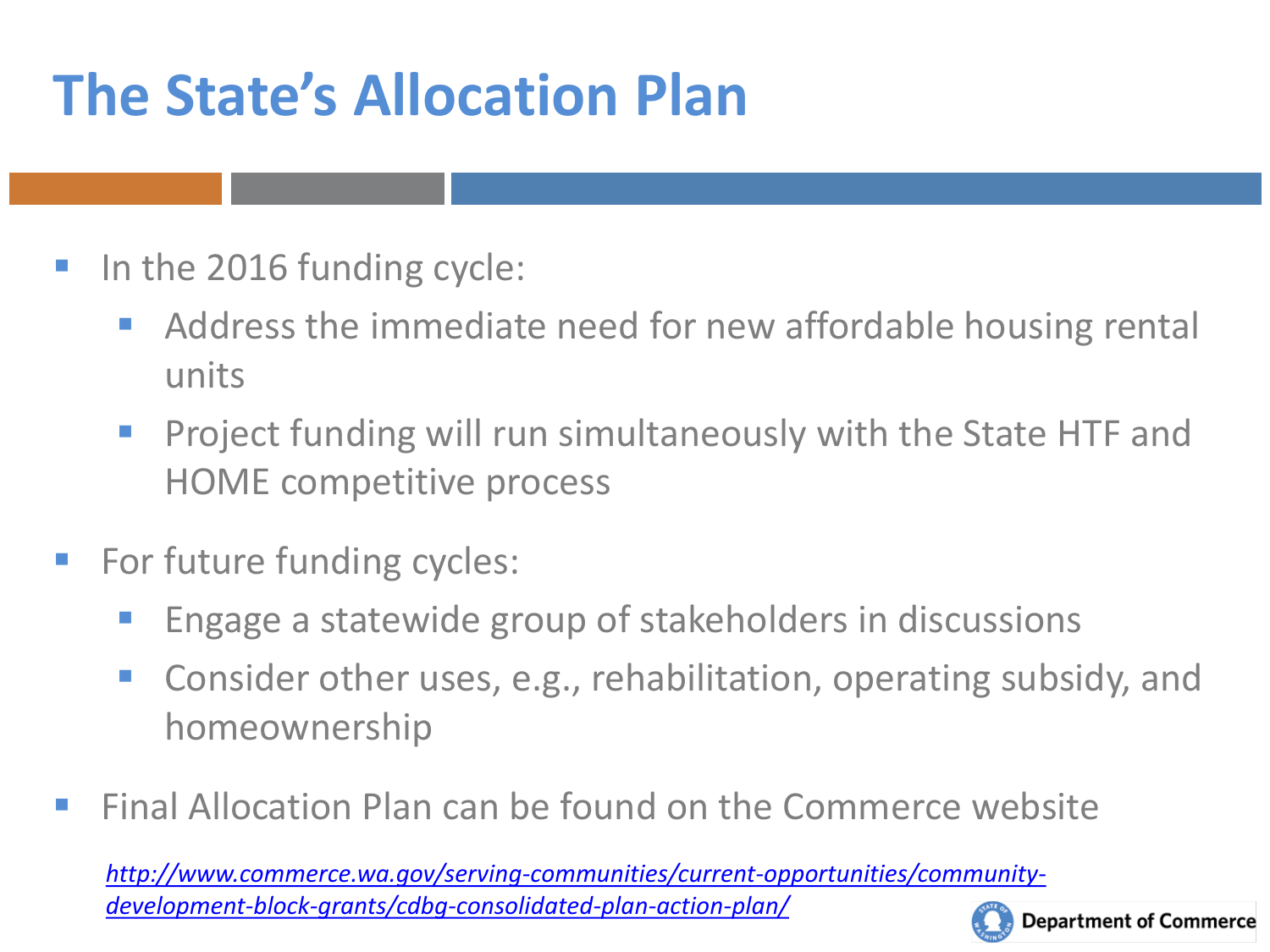#### **Eligible applicants must:**

- **Make assurances that they will comply with the NHTF** requirements during the affordability period (min. 30 years)
- **Demonstrate the ability and financial capacity to undertake,** comply, and manage the project
- **Paramele 1** Demonstrate their familiarity with the requirements of other Federal, State, or local housing programs
- **Have experience and capacity to conduct eligible NHTF activities**
- Be a non-profit community- or neighborhood-based organization, public housing authority, or municipality

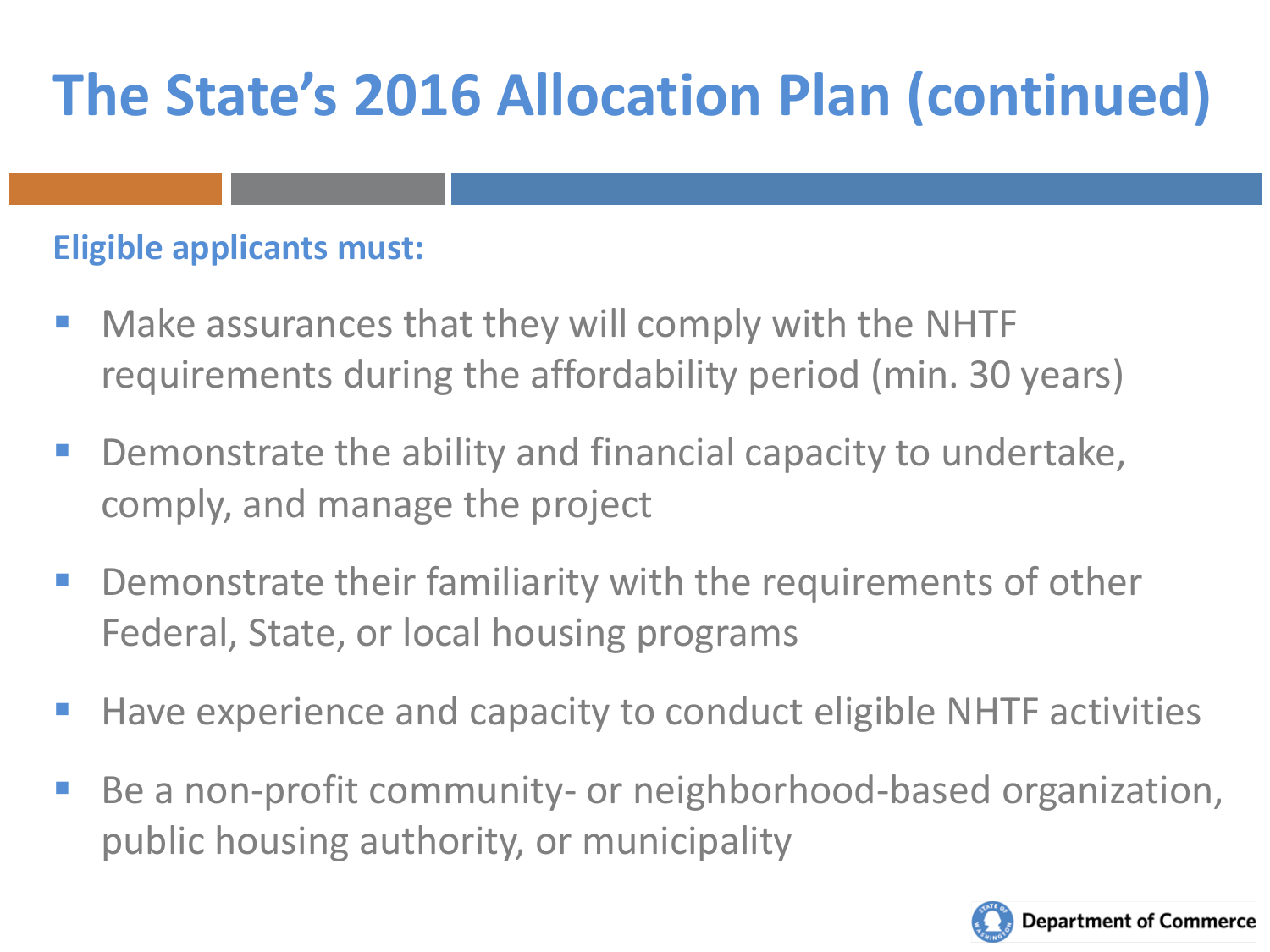#### **Ranking criteria:**

- **1**. Geographic/statewide diversity
- **2.** Readiness & capacity (timely obligate funds and complete activities):
	- All capital financing will be committed by September 2017
	- The applicant has site control at the time of the application
	- The applicant has recent relevant experience in affordable housing or partners with an experienced developer
	- The applicant has capacity to develop the project, manage it longterm, and deliver services (or identify formal partnerships)
	- If the project includes services, the applicant can secure all service commitments
- **3.** Federal, State, or local project-based rental assistance

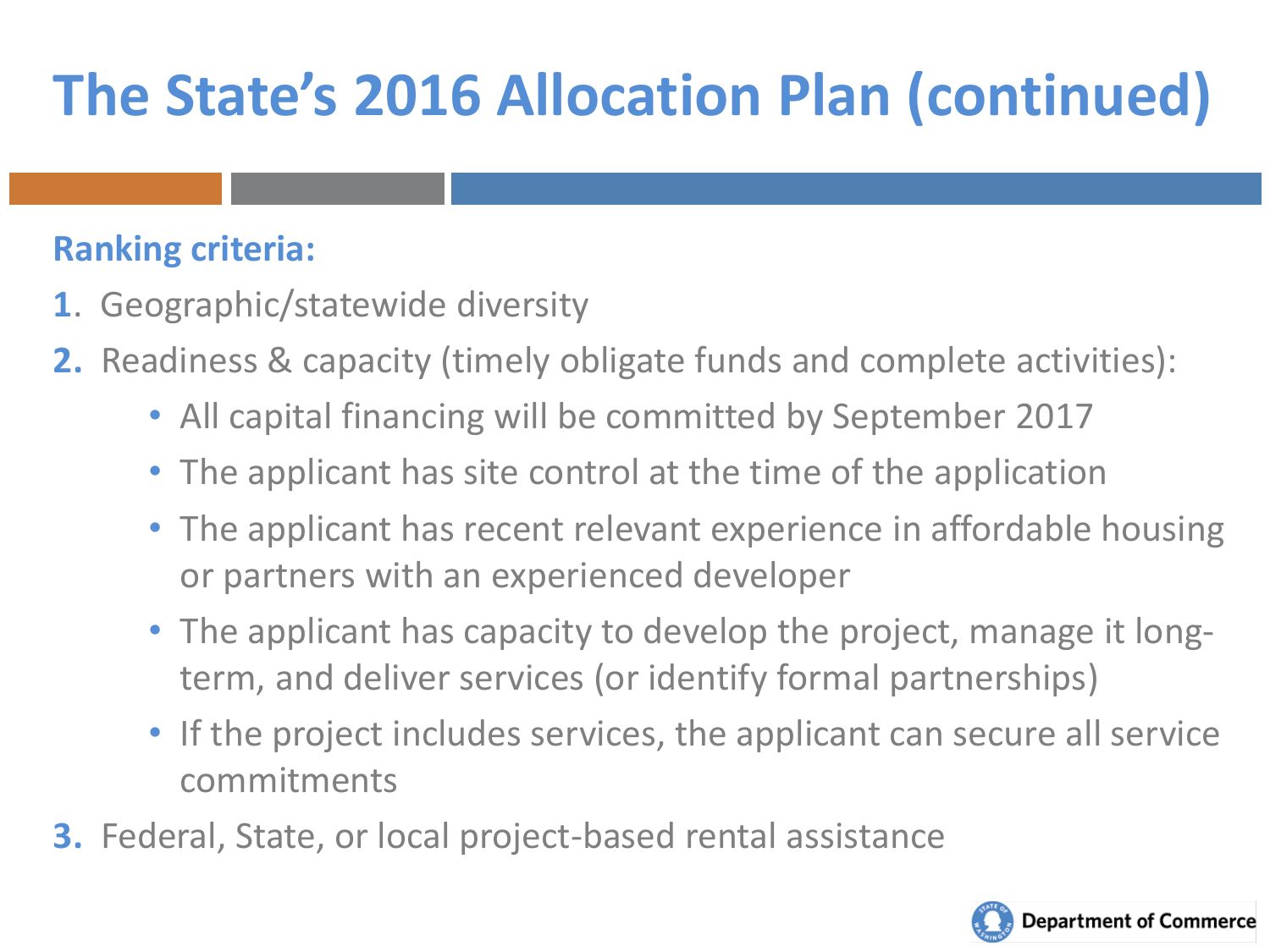#### **Ranking criteria (continued):**

- **4.** Affordability period: min. 30 years (40-50 years if funded by State HTF)
- **5.** Meeting the priority housing needs of the State:
	- Population served
	- Homeless and special needs services: feasible/sustainable plans, aligned with State/Federal recognized best practices
	- Greatest need and local support
	- Opportunity-rich communities: access to employment, transportation, and partnerships with school districts
	- Green building standards: ESDS
- **6.** Leverage of non-federal funds

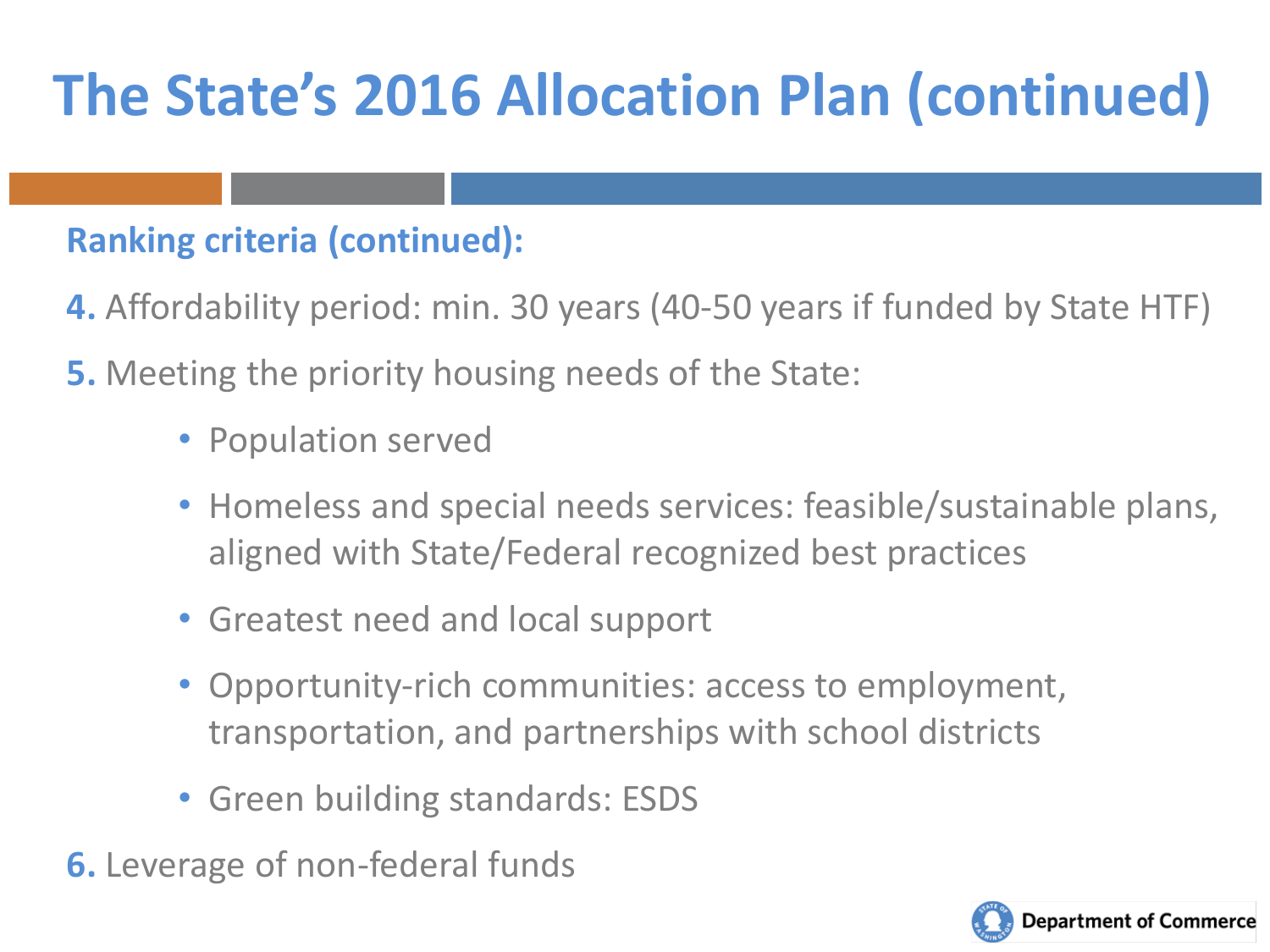#### **Max. Per Unit Development Subsidy:**

- Requires a methodology that accounts for geographic differences
- Allows the use of HOME limits, however, a single statewide HOME limit does not account for geographic differences
- Commerce will implement a two-tiered test:
	- HOME limits
	- **State's cost containment policy: 110% of the application pool** for similar size/type/region

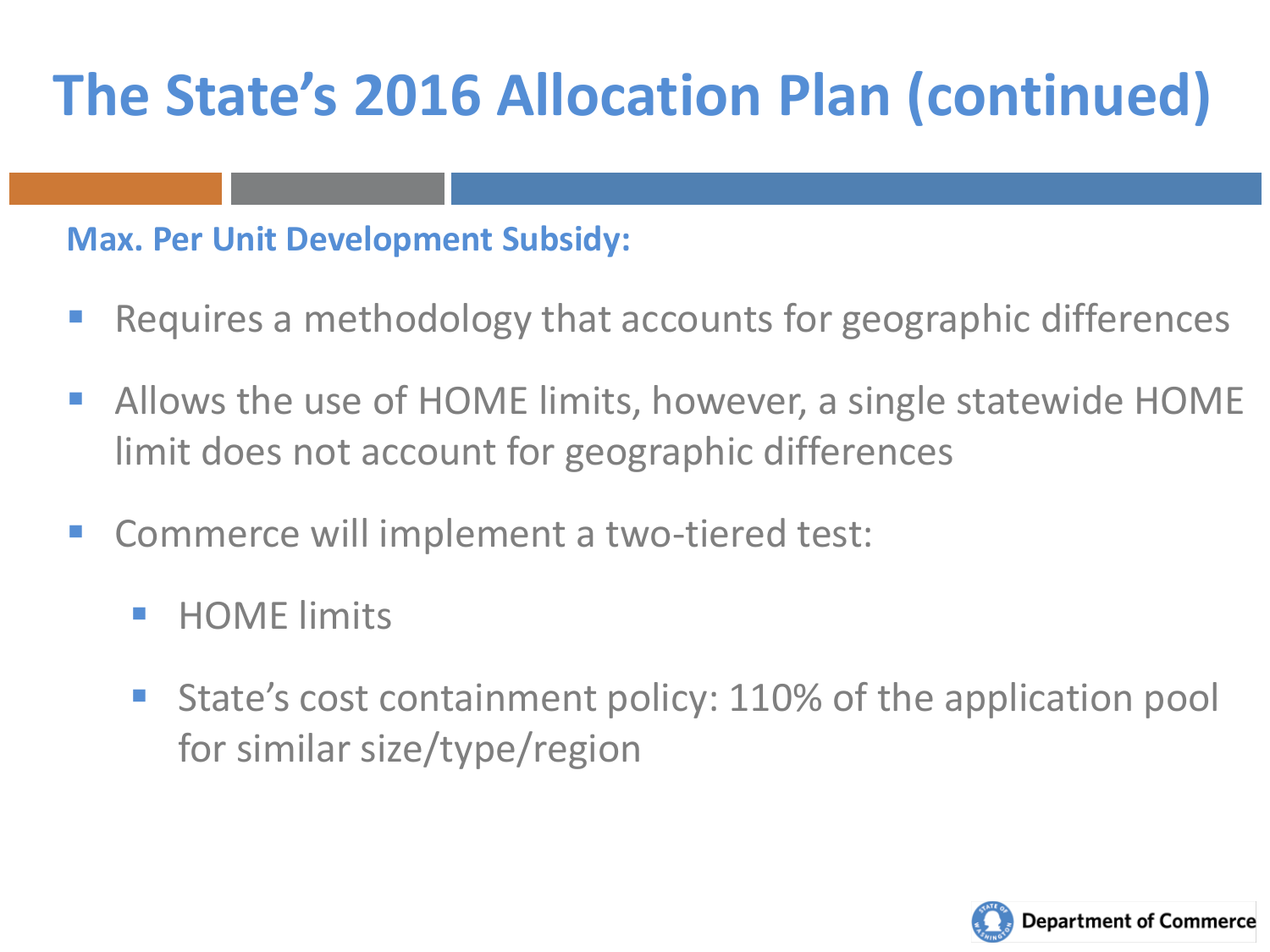### **Additional Resources**

Department of Commerce – [www.commerce.wa.gov](http://www.commerce.wa.gov/)

Washington Low Income Housing Alliance – [www.wliha.org](http://www.wliha.org/)

HUD Exchange – [www.hudexchange.info/programs/htf/](http://www.hudexchange.info/programs/htf/)

National Low Income Housing Coalition – [www.nlich.org/issues/nhtf](http://www.nlich.org/issues/nhtf)